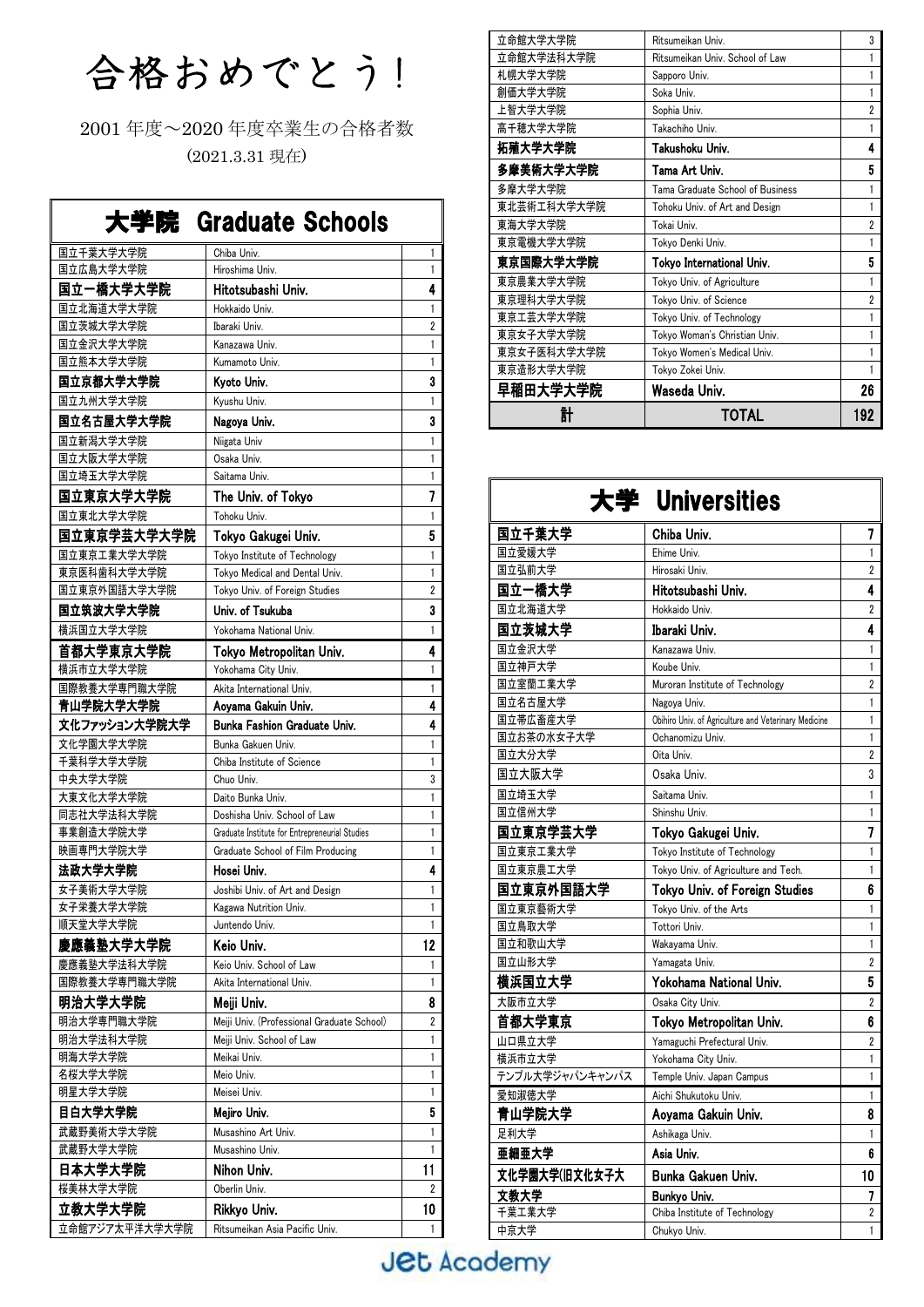| 中央学院大学                 | Chuo Gakuin Univ.                                         | 1              |
|------------------------|-----------------------------------------------------------|----------------|
| 中央大学                   | Chuo Univ.                                                | 24             |
| 大東文化大学                 | Daito Bunka Univ.                                         | 4              |
| デジタルハリウッド大学            | Digital Hollywood Univ                                    | 1              |
| 獨協大学                   | Dokkyo Univ.                                              | 1              |
| 同志社大学                  | Doshisha Univ.                                            | 5              |
| 江戸川大学                  | Edogawa Univ.                                             | 1              |
| 福井工業大学                 | Fukui Univ. of Technology                                 | 1              |
| 学習院大学                  | Gakushuin Univ.                                           | 6              |
| 学習院女子大学                | Gakushuin Women's College                                 | 1              |
| 法政大学                   | Hosei Univ.                                               | 22             |
| 国際基督教大学                | International Christian Univ.                             | $\overline{2}$ |
| 日本女子大学                 | Japan Women's Univ.                                       | 1              |
| 上武大学<br>城西国際大学         | Jobu Univ.                                                | $\overline{2}$ |
| 女子美術大学                 | Josai International Univ.                                 | 2<br>4         |
|                        | Joshibi Univ. of Art and Design                           |                |
| 神奈川歯科大学<br>神奈川工科大学     | Kanagawa Dental Univ.<br>Kanagawa Institute of Technology | 1<br>2         |
| 金沢工業大学                 | Kanazawa Institute of Technology                          | 1              |
| 神田外語大学                 | Kanda University of International Studies                 | $\overline{2}$ |
| 関西大学                   | Kansai Univ.                                              | 3              |
| 関西学院大学                 | Kansai Gakuin Univ.                                       | 1              |
| 関東学院大学                 | Kanto Gakuin Univ.                                        | 1              |
| 敬愛大学                   | Keiai Univ.                                               | 1              |
| 慶應義塾大学                 | Keio Univ.                                                | 20             |
| 近畿大学                   | Kinki Univ.                                               | 5              |
| 國學院大學                  | Kokugakuin Univ.                                          | 5              |
| 国士舘大学                  | Kokushikan Univ.                                          | 4              |
|                        |                                                           |                |
| 駒澤大学                   | Komazawa Univ.                                            | 9              |
| 共立女子大学<br>京都ノートルダム女子大学 | Kyoritsu Women's Univ.<br>Kyoto Notre Dame Univ.          | 1<br>1         |
| 京都嵯峨芸術大学               | Kyoto Saga Univ. of Arts                                  | 1              |
| 京都精華大学                 | Kyoto Seika Univ                                          | 1              |
| 松本歯科大学                 | Matsumono Dental Univ.                                    | 2              |
|                        |                                                           |                |
|                        |                                                           | 13             |
| 明治学院大学                 | Meiji Gakuin Univ.                                        |                |
| 明治大学                   | Meiji Univ.                                               | 61             |
| 名城大学                   | Meiio Univ.                                               | 1              |
| 明海大学<br>目白大学           | Meikai Univ.<br>Mejiro Univ.                              | 1<br>1         |
|                        | Musashino Art Univ.                                       | 6              |
| 武蔵野美術大学<br>武蔵野大学       | Musashino Univ.                                           | 1              |
| 長浜バイオ大学                | Nagahama Institute of Bio-Science and                     | 3              |
| 長崎国際大学                 | Nagasaki International Univ.                              | 1              |
| 名古屋商科大学                | Nagoya Univ. of Commerce and Business                     | 1              |
| 日本大学                   | Nihon Univ.                                               | 58             |
| 新潟食料農業大学               | Niigata Agro-Food Univ.                                   | 1              |
| 日本工業大学                 | Nippon Institute of Technology                            | 1              |
|                        | Oberlin Univ.                                             | 15             |
| 桜美林大学<br>岡山理科大学        | Okayama Univ. of Science                                  | 1              |
| 大阪学院大学                 | Osaka Gakuin Univ.                                        | 1              |
| 大阪工業大学                 | Osaka Institute of Technology                             | 1              |
| 大阪産業大学                 | Osaka Sangyo Univ.                                        | 1              |
| 大阪芸術大学                 | Osaka Univ. of Arts                                       | 3              |
| 大阪観光大学                 | Osaka Univ. of Tourism                                    | 2              |
| 国際ファッション専門職大学          | Professional Institute of International Fashion           | 1              |
| 麗澤大学                   | Reitaku Univ.                                             | 3              |
| 立教大学                   | Rikkyo Univ.                                              | 15             |
| 立正大学                   | Rissyo Univ.                                              | 1              |
| 立命館大学                  | Ritsumeikan Univ.                                         | 12             |
| 流通経済大学                 | Ryutsu Keizai Univ.                                       | 5              |
| 埼玉工業大学                 | Saitama Institute of Technology                           | 3              |
| 産業能率大学                 | Sanno Univ.                                               | 2              |
| 聖学院大学<br>清泉女子大学        | Seigakuin Univ.<br>Seisen Univ.                           | 3<br>1         |

| 専修大学          | Senshu Univ.                        | 4              |
|---------------|-------------------------------------|----------------|
| 洗足学園音楽大学      | Senzoku Gakuen College of Music     | 1              |
| 芝浦工業大学        | Shibaura Institute of Technology    | 17             |
| 静岡産業大学        | Shizuoka Sangyo Univ.               | 1              |
| 尚美学園大学        | Shobi Univ.                         | 1              |
| 湘南工科大学        | Shonan Institute of Technology      | 4              |
| 上智大学          | Sophia Univ.                        | 8              |
| 拓殖大学          | Takushoku Univ.                     | 26             |
| 多摩美術大学        | Tama Art Univ.                      | 8              |
| 帝京平成大学        | Teikyo Heisei Univ.                 | 1              |
| 帝京大学          | Teikyo Univ.                        | $\overline{2}$ |
| 東海大学          | Tokai Univ.                         | 39             |
| 常磐大学          | Tokiwa Univ.                        | 1              |
| 東京都市大学(旧武蔵工業大 | Tokyo City Univ.                    | 13             |
| 東京電機大学        | Tokvo Denki Univ.                   | 6              |
| 東京国際大学        | Tokvo International Univ.           | 5              |
| 東京家政大学        | Tokyo Kasei Univ.                   | 1              |
| 東京経済大学        | Tokyo Keizai Univ.                  | 3              |
| 東京工芸大学        | Tokyo Polytechnic Univ.             | 6              |
| 東京成徳大学        | Tokyo Seitoku Univ.                 | 1              |
| 東京農業大学        | Tokyo Univ. of Agriculture          | 9              |
| 東京情報大学        | Tokyo Univ. of Information Sciences | 8              |
| 東京理科大学        | Tokyo Univ. of Science              | 9              |
| 東京エ科大学        | Tokyo Univ. of Technology           | 8              |
| 東京女子大学        | Tokyo Woman's Christian Univ.       | 4              |
| 東京造形大学        | Tokyo Zokei Univ.                   | 2              |
| 東洋大学          | Toyo Univ.                          | 12             |
| 筑波学院大学        | Tsukuba Gakuin Univ.                | $\overline{2}$ |
| 鶴見大学          | Tsurumi Univ.                       | 1              |
| 和光大学          | Wako Univ.                          | 1              |
| 早稲田大学         | Waseda Univ.                        | 30             |
| 和洋女子大学        | Wayo Women's Univ.                  | 1              |
| 計             | TOTAL                               | 700            |

| 短期大学 Junior Colleges |                                      |   |
|----------------------|--------------------------------------|---|
| 青山学院女子短期大学           | Aoyama Gakuin Women's Junior College | 2 |
| 文化女子大学 短期大学部         | Bunka Gakuen Univ. Junior College    |   |
| 十文字学園女子大学 短期大学       | Jumonji Junior College               |   |
| 国際短期大学               | Kokusai Junior College               |   |
| 埼玉女子短期大学             | Saitama Women's Junior College       |   |
| 昭和女子大学 短期大学部         | Showa Women's Univ. Junior College   |   |
| 帝京大学短期大学             | Teikyo Univ. Junior College          |   |
| 東京経営短期大学             | Tokyo Management College             |   |
| 山野美容芸術短期大学           | Yamano College of Aesthetics         | 3 |
| 東京都立短期大学             | Tokyo Metropolitan college           |   |
|                      | TOTAL                                |   |

## 専門学校 Professional Training Colleges

| 赤堀製菓専門学校   | Akahori Confectionery College      |    |
|------------|------------------------------------|----|
| 青山製図専門学校   | Aoyama Technical College           |    |
| 阿佐ヶ谷美術専門学校 | Asagaya College of Art and Design  |    |
| 文化服装学院     | <b>Bunka Fashion College</b>       | 16 |
| 文化外国語専門学校  | <b>Bunka Institute of Language</b> | 13 |
| 中央工学校      | <b>Chuo College of Technology</b>  |    |
| 中央動物専門学校   | Chuo Computer and Communication    |    |